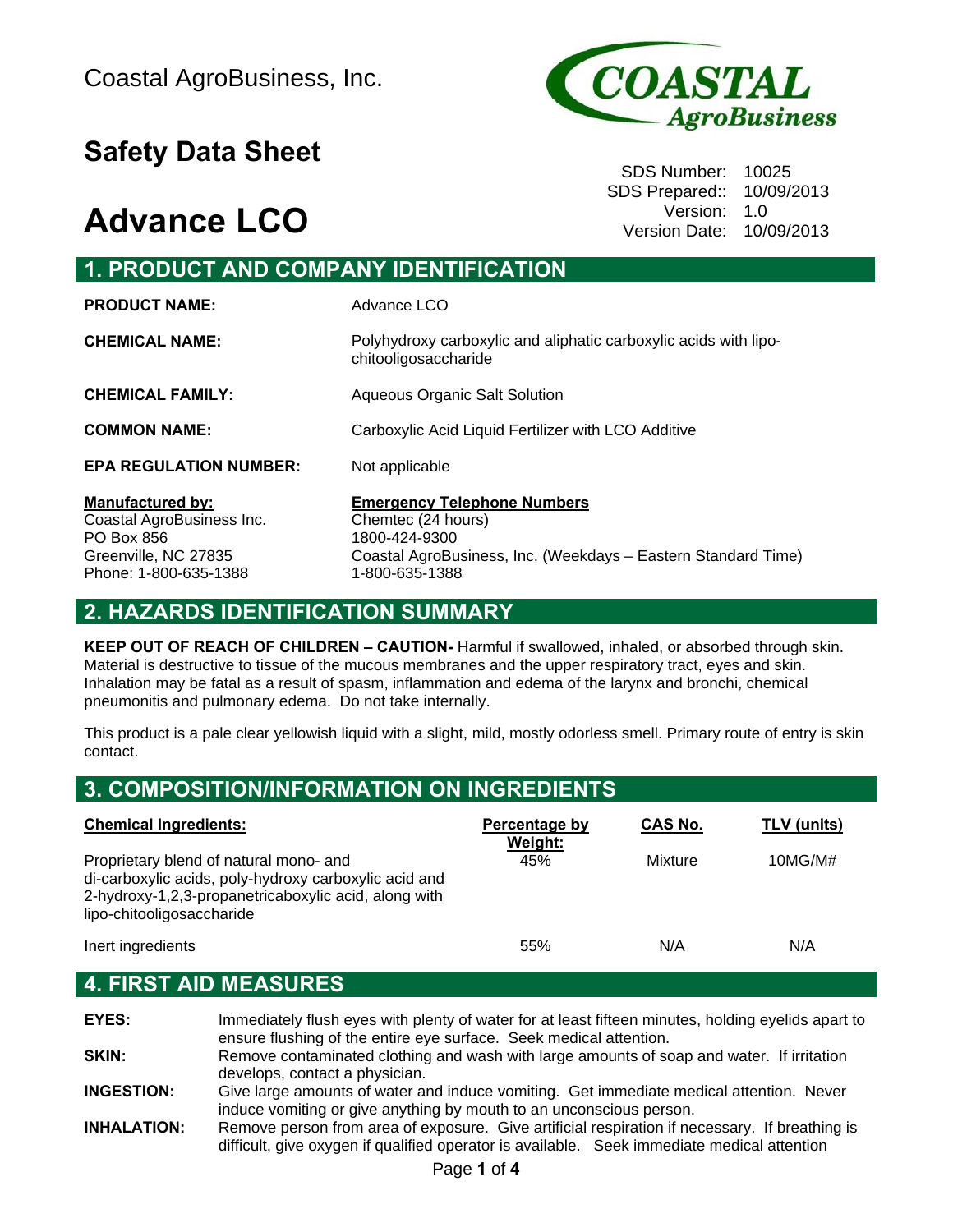#### **5. FIRE FIGHTING MEASURES**

**FLASH POINT (◦F/Test Method):** Non-Combustible **FLAMMABLE LIMITS (LFL & UFL):** Not applicable

**HAZARDOUS COMBUSTION PRODUCTS: SPECIAL FIRE FIGHTING PROCEDURES:** 

**EXTINGUISHING MEDIA:** Non-combustible product; use extinguishing media for underlying cause of fire None known

> Self-contained positive pressure breathing apparatus and protective clothing should be worn in fighting fires involving chemicals. Clear fire area of unprotected personnel. Cool fire exposed containers with water. Attack from upwind. Product generates toxic and irritating fumes under fire conditions.

**UNUSUAL FIRE AND EXPLOSION HAZARDS:** 

### **6. ACCIDENTAL RELEASE MEASURES**

#### **STEPS TO BE TAKEN IF MATERIAL IS RELEASED OR SPILLED:**

**Small releases:** Soak up with absorbent and sweep or shovel into a suitable container for recovery or disposal. **Large releases:** Control and contain. Dike the spill to minimize contaminated area and facilitate salvage or disposal. Recover material for use, reprocessing or disposal.

**CAUTION:** Keep spills and cleaning runoff out of municipal sewers and open bodies of water

#### **7. HANDLING AND STORAGE**

- **HANDLING:** Avoid contact with eyes. Use only in a well-ventilated area. Wash thoroughly after handling. Avoid prolonged or repeated breathing of vapors. Avoid prolonged or repeated contact with skin.
- **STORAGE:** Store in well-ventilated areas. Do not store combustibles in the area of storage vessels. Keep away from sources of heat or flame. Store totes and smaller containers out of direct sunlight at moderate temperatures less than 105°F/40.5°C but greater than 0°F/-17.8°C.

#### **8. EXPOSURE CONTROLS/PERSONAL PROTECTION**

**THRESHOLD LIMIT VALUE:** NOL **PERMISSIBLE EXPOSURE LIMIT: NOL SIGNS AND SYMPTOMS OF EXPOSURE:**  Irritation of skin and eyes. Contact with eyes is painful and irritating. Overexposure: Prolonged skin contact may cause moderate irritation. May cause severe eye injury. **MEDICAL CONDITIONS GENERALLY AGGRAVATED BY EXPOSURE:**  Preexisting eye and skin disorders may be aggravated by exposure to this product. Unnecessary exposure to this product or any chemical should be avoided. **PRIMARY ROUTES OF ENTRY:** Dermal<br> **ENGINEERING CONTROLS:** Use add Use adequate exhaust ventilation to prevent inhalation of product vapors. **RESPIRATORY PROTECTION:** None required with adequate ventilation. Use NIOSH-approved respiratory protection equipment if misty conditions exist. **EYE PROTECTION:** Avoid contact with eyes. Wear full face shield or chemical splash goggles when handling. Do not wear contact lenses. **SKIN PROTECTION:** Avoid contact with skin. USDA accepted nitrile or neoprene rubber gloves are recommended. Wear appropriate clothing to prevent repeated or prolonged skin contact.

#### **9. PHYSICAL AND CHEMICAL PROPERTIES**

**APPEARANCE AND COLOR:** Pale clear yellowish liquid **SPECIFIC GRAVITY: (Water=1):** 1.05 g/cc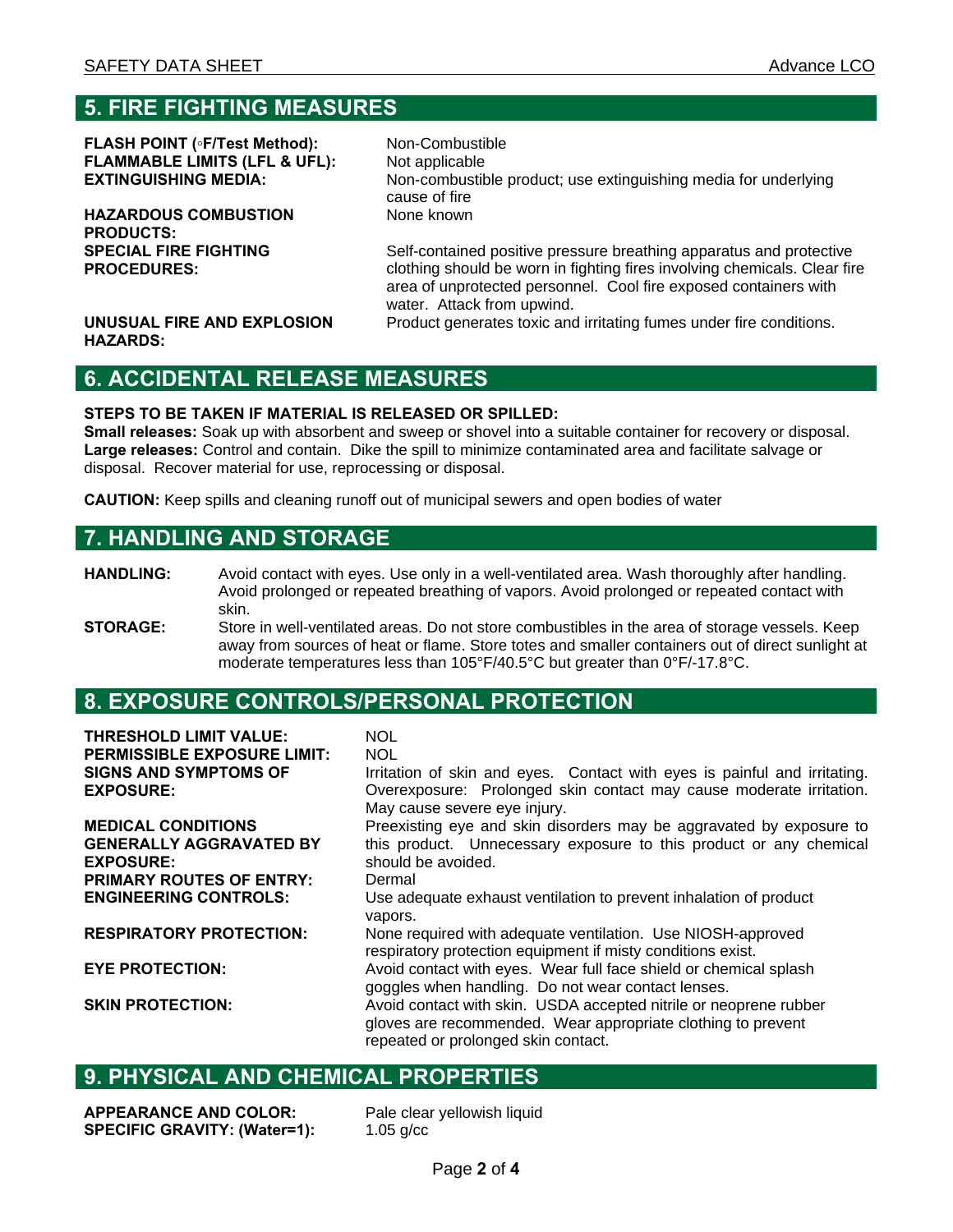**VAPOR PRESSURE:** Not established **PERCENT VOLATILE (by volume):** Not applicable **BULK DENSITY:** 1.2 g/cc **BOILING POINT:** 212°F (100°C) **EVAPORATION RATE:** Not established **SOLUBILITY:** Not applicable **pH:**  $4 - 6$ 

Note: These physical data are typical values based on material tested but may vary from sample to sample. Typical values should not be construed as a guaranteed analysis of any specific lot or as specification items.

#### **10. STABILITY AND REACTIVITY**

**STABILITY:** Stable **CONDITIONS TO AVOID:** None currently known **HAZARDOUS DECOMPOSITION PRODUCTS: HAZARDOUS POLYMERIZATION:** Will not occur

**INCOMPATIBILITY:** Product may react to strong oxidizing agents containers for this product. May produce toxic fumes of carbon monoxide, carbon dioxide

#### **11. TOXICOLOGICAL INFORMATION**

**ACUTE ORAL LD<sub>50</sub>:** Vomiting and Abdominal Cramps **EYE IRRITATION:** Severe **INHALATION LC<sub>50</sub>:** May irritate nose, throat, and lungs<br> **CARCINOGENETIC POTENTIAL:** Mone listed in OSHA, NTP, IARC o **ACUTE DERMAL LD<sub>50</sub>:** Slight irritation<br> **SKIN IRRITATION/SENSITIZATION:** Moderate (Prolonged Exposure) **SKIN IRRITATION/SENSITIZATION:** 

None listed in OSHA, NTP, IARC or ACGIH

#### **12. ECOLOGICAL INFORMATION**

No data available

#### **13. DISPOSAL CONSIDERATIONS**

Do not reuse container. Place in trash or offer for recycling. Incinerate contaminated solids in accordance with local, state, and federal regulations.

**Waste Disposal Methods:** Dissolve or mix the material with a combustible solvent and burn in a chemical incinerator equipped with an afterburner and scrubber. Observe all Federal, State, and Local environmental regulations.

#### **14. TRANSPORTATION INFORMATION**

**D.O.T. Shipping Description:** NOT REGULATED BY DOT BY HIGHWAY.

**Consult appropriate ICAO/IATA and IMDG regulations for shipment requirements in the Air and Maritime shipping modes.** 

#### **15. REGULATORY INFORMATION**

**NFPA & HMIS Hazard Ratings: NFPA** 

2 Health

0 Flammability 0 Reactivity

**SARA Hazard Notification/Reporting SARA Title III Hazard Category: Immediate: Y** Fire: N

Delayed: N Reactive: N Sudden Release of Pressure: N

**HMIS** 2 Health

0 Flammability 0 Reactivity 0 PPE

Page **3** of **4**